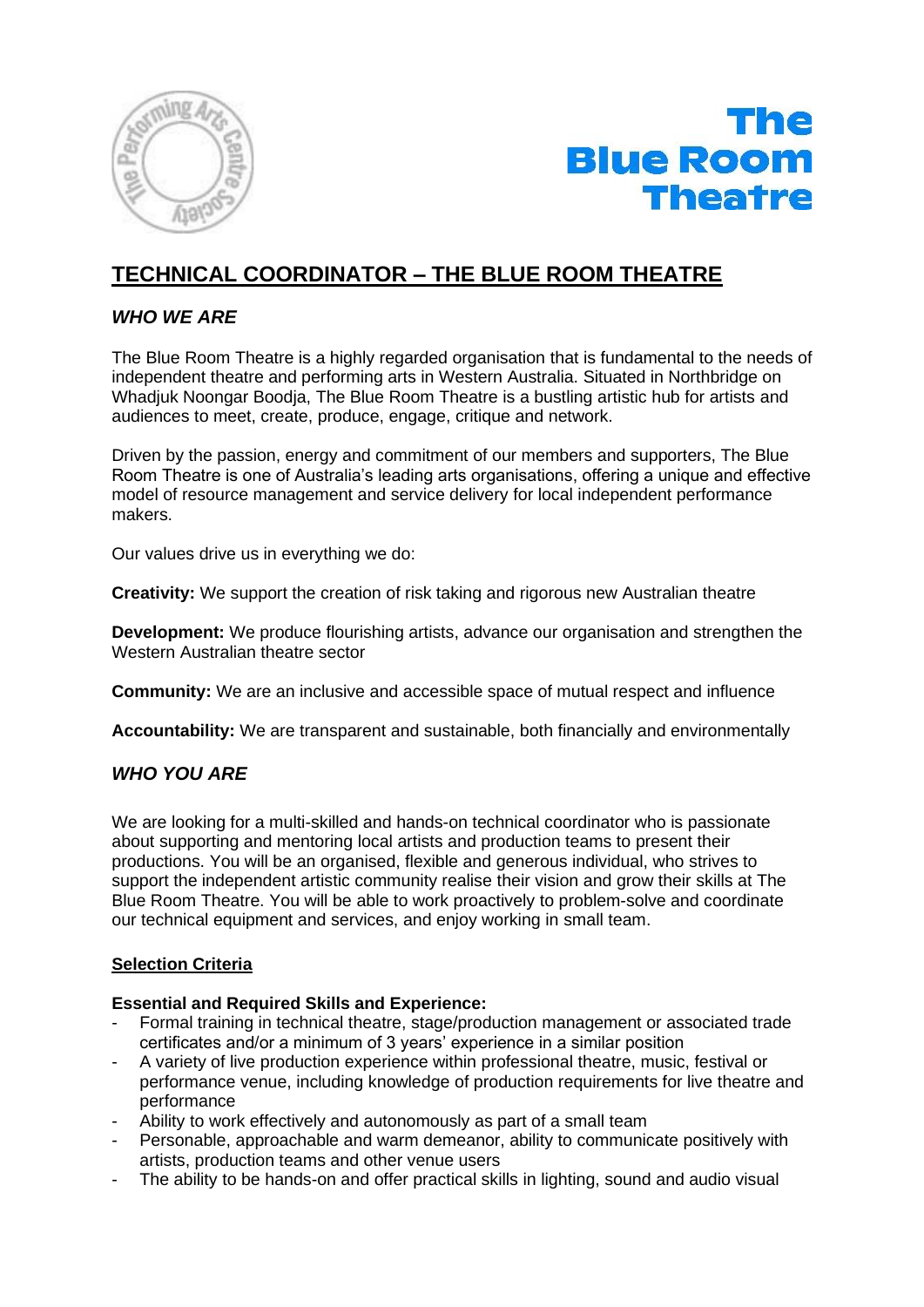### **Desirable Skills and Experience:**

- Tertiary qualification in in stage, production, or a technical discipline (sound or lighting)
- Demonstrated ability to provide and administer effective technical systems and support for a busy cultural facility
- Senior First Aid and fire evacuation trained
- Electrical testing and tagging ticket
- Rigger's certificate
- Proficient in technical drawing and Auto CAD software
- Proficient in QLab software

### **Please see the full position description below.**

## *HOW TO APPLY*

We strongly encourage applicants from Aboriginal and Torres Strait Islander people, people with culturally and linguistically diverse backgrounds, people with a disability, and people who identity as LGBTQIA+. We encourage our members to share these opportunities widely.

Any queries about this position should be directed to Operations Manager Mitch Thomas, on 08 9227 7005.

### *Applications close 5pm, Wednesday 15th June 2022.*

Please email applications demonstrating how you meet the selection criteria (maximum 3 pages) and a copy of your current CV (maximum 3 pages) to the Operations Manager.

If you have access needs and would like to submit a video application and response to the criteria, please limit your video to 6 minutes (selection criteria) and 3 minutes (CV).

- Email: info@blueroom.org.au
- Subject: Recruitment: Technical Coordinator

### *Please note: Must be available for interview on Monday 20th or Tuesday 21st June*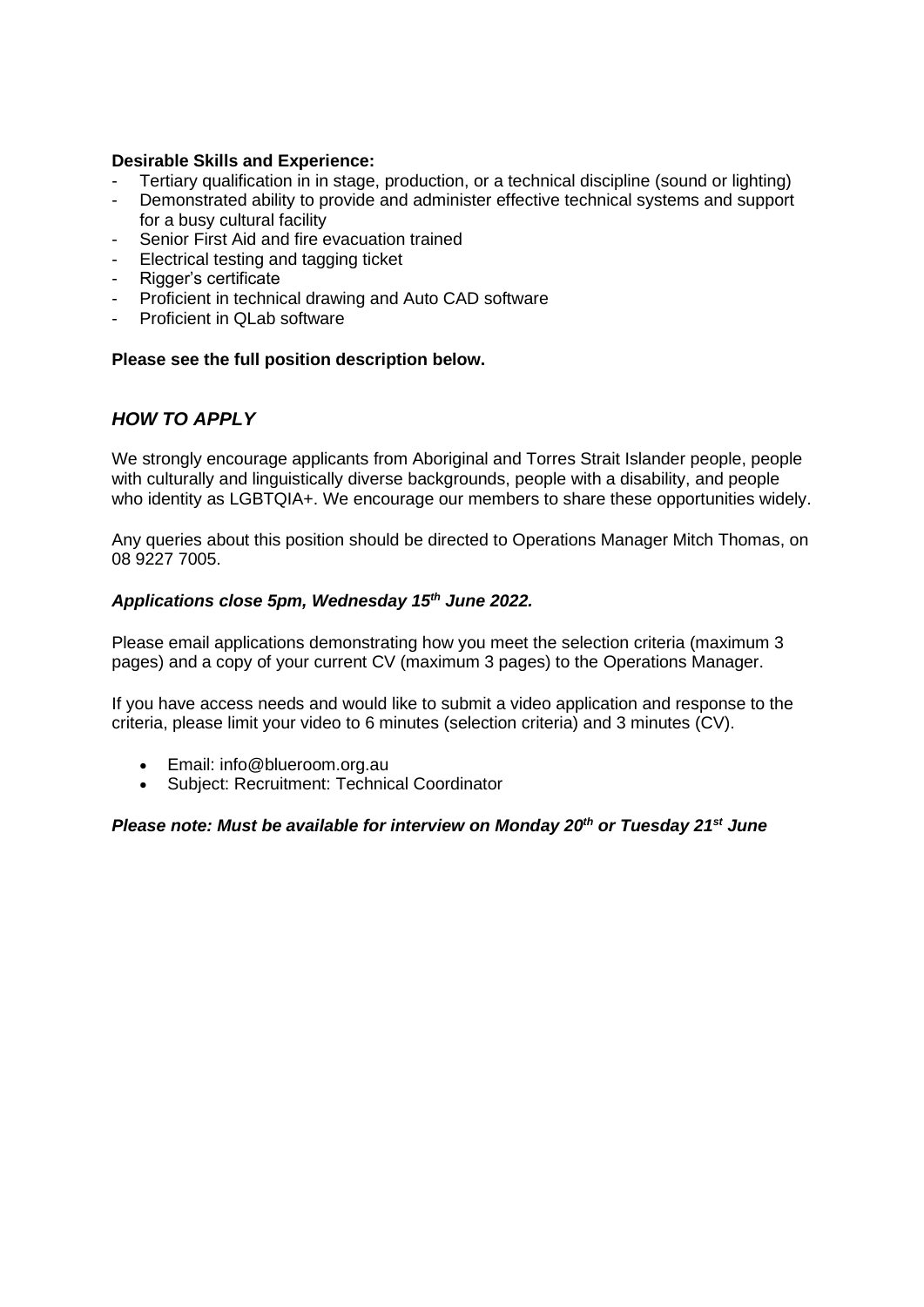# The **Blue Room Theatre**

## **Job Description Technical Coordinator**

| <b>TECHNICAL COORINDATOR</b><br>$0.7 - 0.9$ FTE*<br>The Blue Room Theatre, Northbridge, WA<br>\$55,000 - \$70,000 pro-rata<br>ASAP - Dec 31 2023<br>6 months<br><b>Operations Manager (OPM)</b> |
|-------------------------------------------------------------------------------------------------------------------------------------------------------------------------------------------------|
| <b>Casual Technicians</b><br>Annually                                                                                                                                                           |
|                                                                                                                                                                                                 |

*\*The base part-time contractual commitment will be 0.7 FTE (52.5 hours/fortnight), however in 2022 there is provision for additional hours to bring employment up to 0.8 FTE (60 hours/fortnight) until the end of the December 2022.* 

\_\_\_\_\_\_\_\_\_\_\_\_\_\_\_\_\_\_\_\_\_\_\_\_\_\_\_\_\_\_\_\_\_\_\_\_\_\_\_\_\_\_\_\_\_\_\_\_\_\_\_\_\_\_\_\_\_\_\_\_\_\_\_\_\_\_\_

### **POSITION SUMMARY**

The Technical Coordinator provides technical advice, support to and supervision of The Blue Room Theatre (TBRT) production teams. The position is also responsible for the planning, production management and execution of technical requirements and logistics of any event or project that is self-produced by TBRT, and for maintaining a safe and high standard of technical equipment for use of independent production teams and the organisation.

### **KEY RESPONSBILITIES AND DUTIES**

Under supervision of the Operations Manager (OPM):

### **Technical Administration & Support (40%)**

- Support TBRT production teams and ensure they are provided with a high standard of technical provisions and advice to ensure productive, efficient and safe artistic outcomes
- Support TBRT Program Manager (PM) and OPM in the planning and logistics of all other TBRT events, activities and other self-produced projects.
- Ensure all technical equipment and consumables are maintained in adequate supply
- Foster good relations with members, productions teams and hirers and enhance the image of TBRT to stakeholders

#### **Technical Supervision & Delivery (25%)**

- Provide 'hands on' production services to members and hirers when required and support the delivery of services
- Support TBRT Program Manager (PM) and OPM in the delivery of all other TBRT events, activities and other self-produced projects, including technical set up and technical operation both onsite and offsite, and liaising with other technical personnel
- Oversee and direct the duties of casual venue technicians